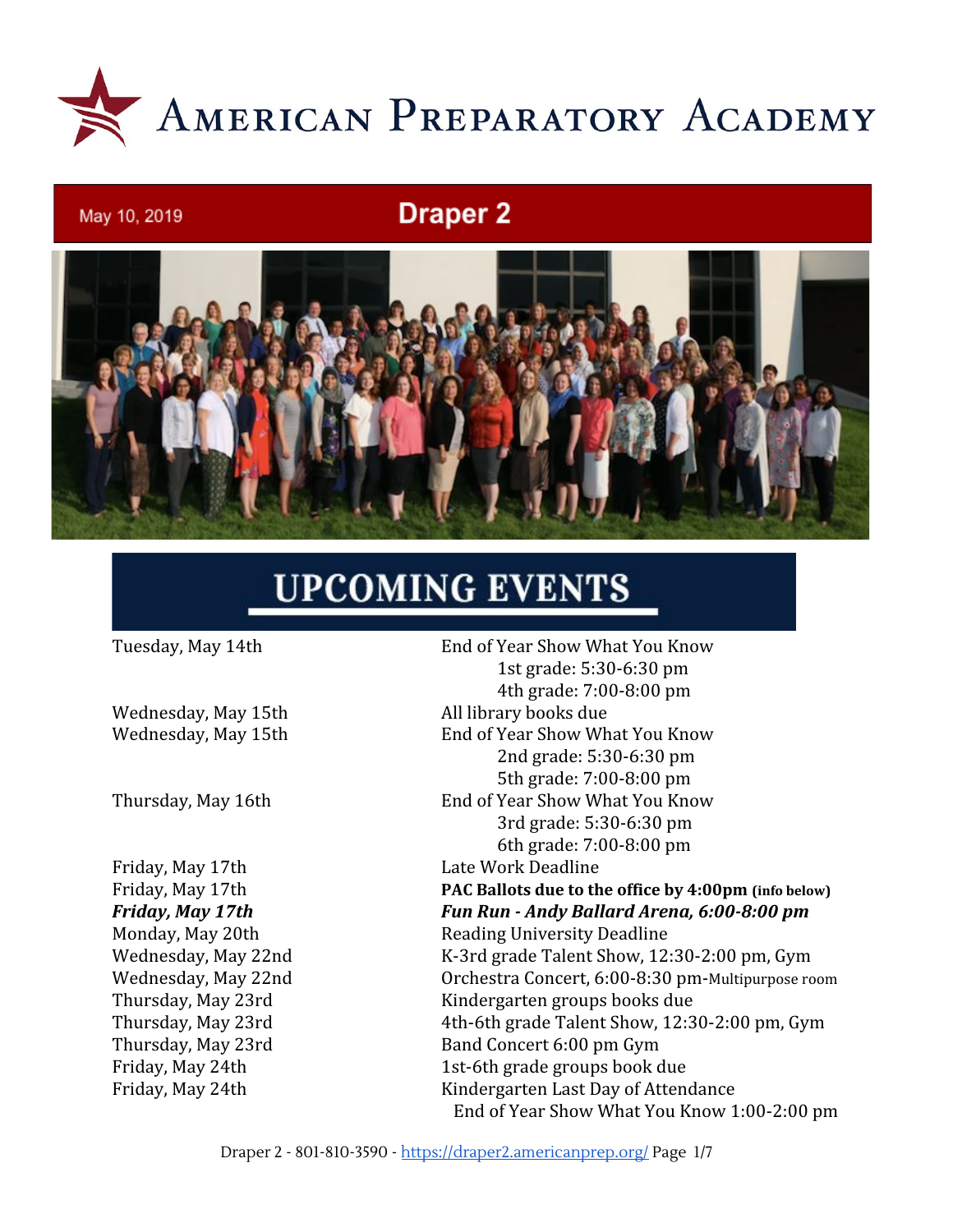

Friday, May 31st **Last day of school-**

#### *Monday, May 27th No School - Memorial Day*

Tuesday, May 28th Volunteer Assembly, 8:00 - 9:00 am-Multipurpose room Wednesday, May 29th *Early Release* dismissals at 12:15/12:30/12:45 pm Thursday, May 30th Field Day - Watch for more information to come Thursday, May 30th *Early Release* dismissals at 12:15/12:30/12:45 pm

*Early Release* dismissals at 12:15/12:30/12:45 pm

*For updates, additional event information, and athletic events, please visit our campus website below. www.american [prep.org/draper2](https://draper2.americanprep.org/)*

#### **Do you have volunteer hours to report? Go to [volunteerdraper2@apamail.org](mailto:volunteerdraper2@apamail.org) and report them. Thank you for ALL of your help.**

#### **From the Directors' Desks**

by Cathie Adamson and Kevin McVicar

#### **May Builder Theme: I am a Builder When I When I Respect My Body and Mind**

"Your body is the machinery that makes your life life possible. Love it. Respect it. Feel blessed and grateful, no matter what - and take care of it as best as you possibly can. Watch what you consume. Be active and give your body the attention it deserves. Don't ignore it. You only get one body to take care of, one shot to do your very best with what you have been given." ~Steve Handel

#### **West Valley 1 Enrollment**

American Preparatory Academy has 6 different campuses in Utah. We are excited to share the opportunity to enroll in our West Valley 1 Campus for the 2019-2020 school year. If any of your friends or family are interested in enrolling in our schools, there still are some seats available at this campus at 1255 W. Crystal Ave., West Valley City, UT 84119. Please contact our Enrollment Director, Lindsey Rees [lrees@apamail.org](mailto:lrees@apamail.org)

#### **Parent Empowerment Night - Understanding Signs of Child Abuse**

Parents, there are some critical areas that APA seeks to empower parents. Understanding the signs of child abuse and what to do about it if it's suspected, is one of those areas. We invite all those who can, to come to a presentation on

Monday, May 20th at 6:00 p.m. in the choir room at our Draper 3 campus (the high school).

The presentation will last about 45 minutes and will detail valuable information. Questions: please contact Jill Blanchard, [jblanchard@apamail.org](mailto:jblanchard@apamail.org)

#### **Spelling Bee Finals!!**

If you are able, please plan on watching our very own Surya Kapu as he participates in the Scripps National Spelling Bee in National Harbor, Maryland.

The National Spelling Bee will be televised on ESPN 2, on Tuesday, May 28th. Surya will be onstage between 1:00 - 2:35 pm MST in Group 5. Surya's number is 552. Watch and cheer Surya on!!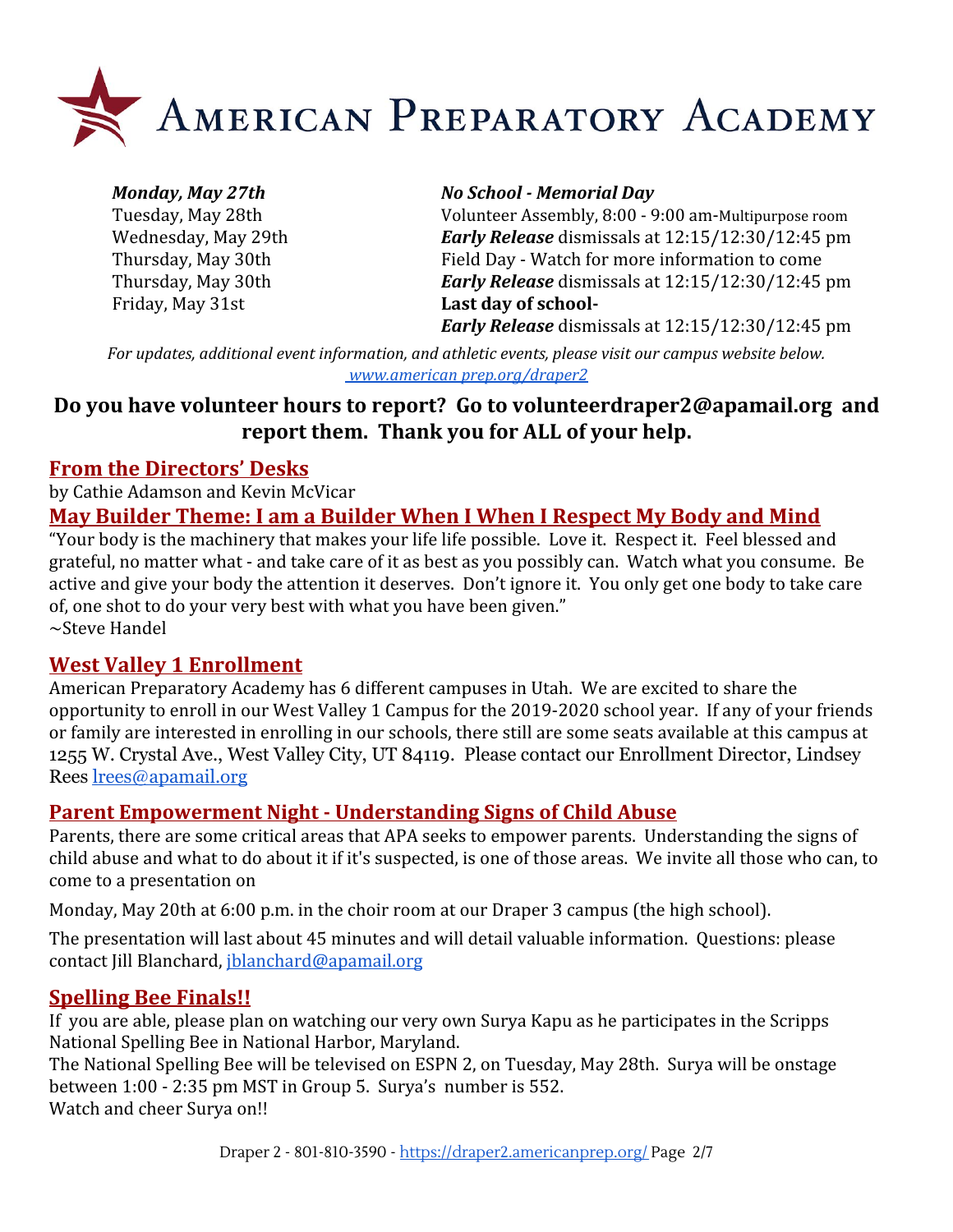

# **2nd ANNUAL SUPERHERO FUN RUN:** *Friday, May 17th, Andy Ballard Arena, 6-8pm*

We are just days away from our amazing APA community event with Rusty Keys from FM100.3, delicious food trucks (CupBop, Fiore Pizza, Jurassic Tacos and Kona Ice) and fun with our silent auction.

**EXTRA T-SHIRT/RACE REGISTRATION** will be available for purchase on Wednesday, May 15<sup>th</sup> at the **D2 front office only.** (Supplies are limited. First come, first serve basis until we run out) *ONLINE REGISTRATION is CLOSED*.Fundraising will remain open *@* **[www.irunutah.com/apa](http://www.irunutah.com/apa)** (Incentives will be distributed next week.)

#### **WE HIT OUR FUNDRAISING GOAL!!**

WE DID IT! Our campus goal was to fundraise \$10,000 and we have currently raised \$15,700. Our kids have now earned an ALL-SCHOOL DANCE BUBBLE PARTY. It is going to be amazing! Congratulations! Donations will continue to be accepted up until the day of the race. Individual incentives rewards will be distributed next week.

Additionally, our combined Draper campus (D1, D2, & D3) goal was \$20,000 and we are now at \$23,200! Congratulations, APA! We are builders, we are heroes, we are APA!

Please email Jill Welch @ [jwelch@apamail.org](mailto:jwelch@apamail.org) if you have any comments or concerns.

### **Donations Needed for Our Zambia APA**

Dear American Prep Families-

In June, a group of teachers will be going to Zambia to support our sister school there - Chiyembekezo Academy/African Prep. We need help gathering items to take with us - will you help us gather what we need?

- 1. Post-it notes (all sizes)
- 2. Children's size scissors
- 3. Black/Blue/Red Pens
- 4. Reading Glasses (1.5, 1.75, 2.0, 2.5, etc.)
- 5. What Your Needs to Know books all ages. Used books are welcome!
- 6. Pocket size dictionaries/small dictionaries (new/used items in good condition)
- 7. Books for the school library all ages story books, novels, readers (new/used items in good condition)
- 8. Lotions, jewelry, perfume, ties, socks for teacher gifts (new/used items in good condition)
- 9. Clothes for the children Girl sizes 3 -16 (new/used items in good condition, washed please)
- 10. Clothes for the children Boy sizes 2 -16 (new/used items in good condition, washed please)
- 11. Backpacks new/used in good condition
- 12. EmergenC packets
- 13. Adult and Children's multi-vitamins
- 14. Vitamin C tablets
- 15. Ibuprofen/Tylenol pills/capsules
- 16. Neosporin
- 17. Bandaids
- 18. Beef Jerky

Each campus will have donation boxes where you can place your items. Thank you for your donations!!!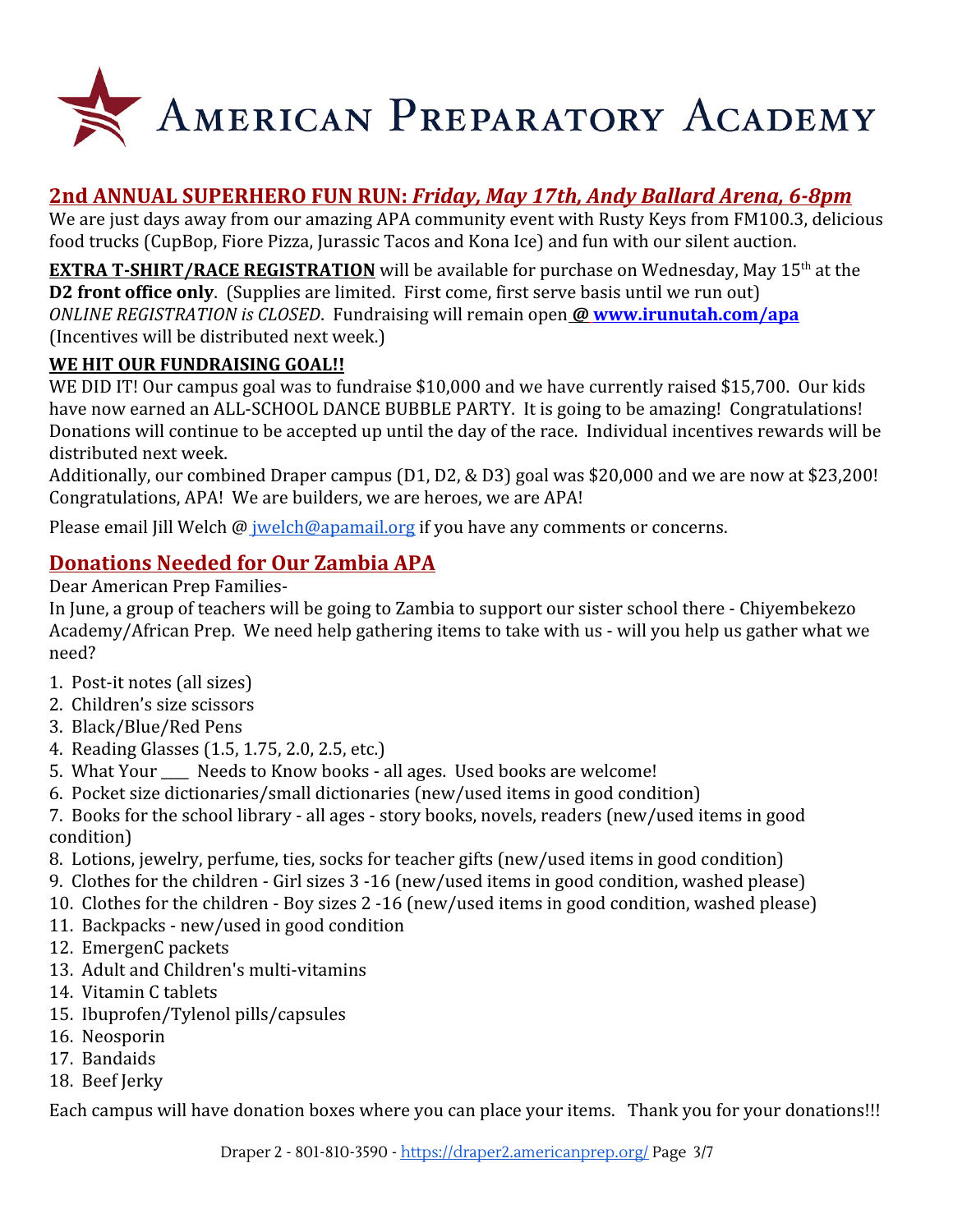

## **Memorial Day "Buddy Poppy"**

As part of our Memorial Day Celebration, each of our students will be given a "Buddy Poppy" to wear for the day and to take home. These artificial poppies have been a symbol of fallen and wounded veterans since World War II. They are traditionally sold on street corners by veterans, and donations received in return for these artificial poppies have helped over the years countless veterans, widows, widowers and orphans of fallen soldiers. The poppy itself continues to serve as a perpetual tribute to those who have given their lives for our nation's freedom.

Our school will be accepting donations for our veterans until the end of the school year. An envelope will be provided next week for your donations, \$1.00 is the recommended donation. If you would like to donate more to this very worthy cause, please feel free to. Send your envelope to school and give it to your student's teacher or the main office. Your donation will be greatly appreciated. *ALL of these donations will go straight to the Veterans of Foreign Wars, (VFW).*

### **Family School Organization - FSO**

#### by Nicole Harman

Field Day is fast approaching! We are still in need of help especially with our sixth grade classes. We need both people who can create activities/provide supplies and/or run the games on May 30th from 8:00-12:00 PM. If the spots for your teacher/grade are full, please feel free to sign up with any teacher or grade where there are openings. We greatly appreciate all of those who have already signed up. This day is not possible without the help of others!

#### **1st Grade**

<https://www.signupgenius.com/go/20F0B4BAFAE2DA5FC1-1stgrade>

#### **2nd Grade**

<https://www.signupgenius.com/go/20f0b4bafae2da5fc1-2ndgrade>

#### **3rd Grade**

<https://www.signupgenius.com/go/20F0B4BAFAE2DA5FC1-3rdgrade>

#### **4th Grade**

[https://www.signupgenius.com/go/20f0b4bafae2da5fc1- 4thgrade](https://www.signupgenius.com/go/20f0b4bafae2da5fc1-4thgrade)

#### **5th Grade**

<https://www.signupgenius.com/go/20F0B4BAFAE2DA5FC1-5thgrade>

#### **6th Grade**

<https://www.signupgenius.com/go/20F0B4BAFAE2DA5FC1-6thgrade>

**Save the Date! Our annual Fall Festival will be on Friday, September 13th.** Planning for next year's Fall Festival has begun and we would love your help! If this is something you would like to be involved in, please send me an email. nharman@apamail.org

#### **\*School Lunch - Last Week of School**

Monday, May 27 - No School (Memorial Day) Tuesday, May 28 - No Kindergarten, Lunch Served (grades 1-6) Wednesday, May 29 - No Kindergarten, Early Dismissal, No Lunch Served Thursday, May 30 - No Kindergarten, Early Dismissal, No Lunch Served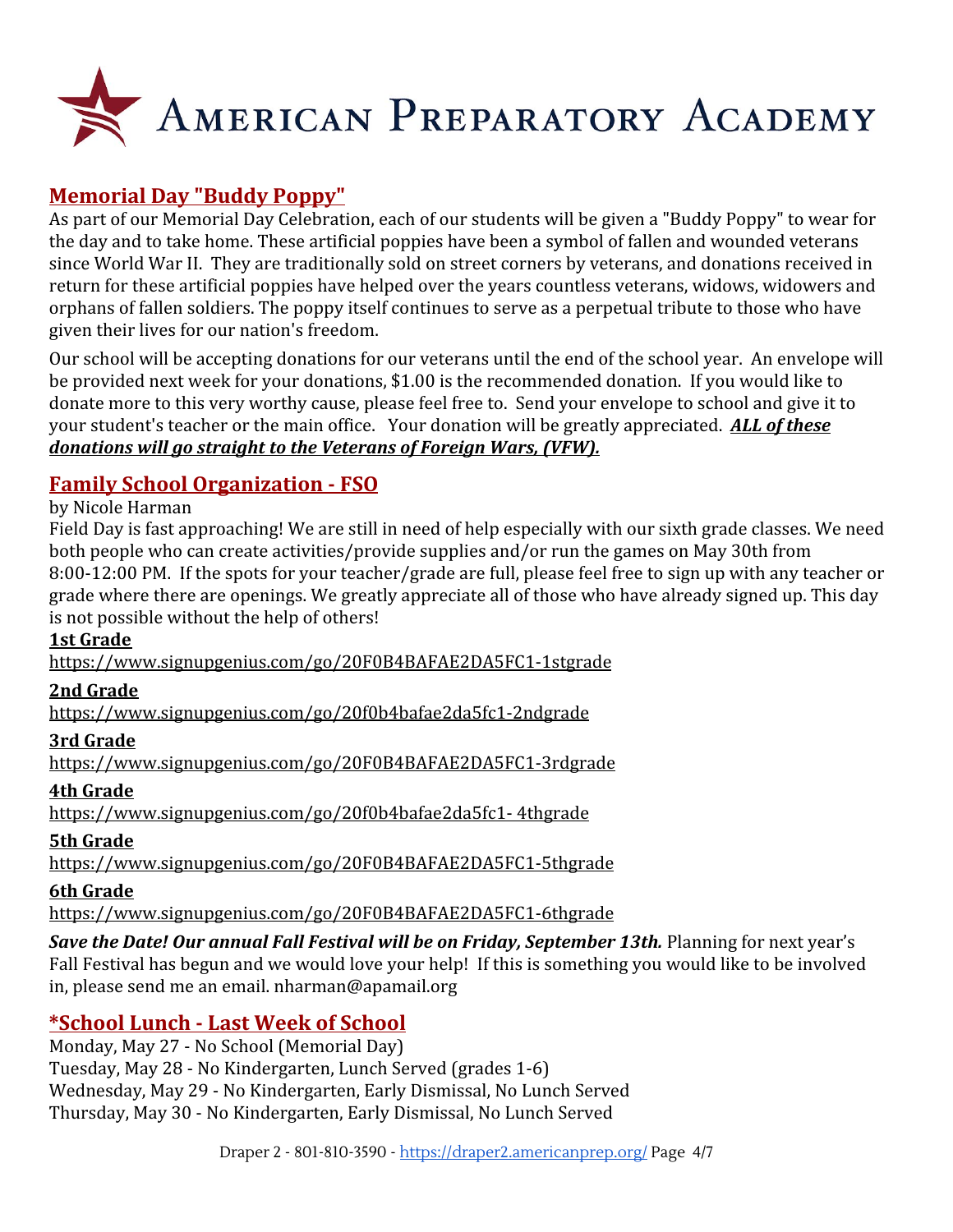

Friday, May 31 - Last Day of School, Early Dismissal, No Lunch Served All lunches ordered for Wednesday, May 29 and Thursday, May 30 have been canceled and credited to your account.

We have also adjusted the menu - the last week of school we will serve field trip lunches. These will contain a fruit or juice box, vegetable, granola bar or chips, cheese stick, and milk.

#### **\*Volunteer Hours**

Please submit **ALL** your volunteer hours to: [volunteerdraper2@apamail.org](mailto:volunteerdraper2@apamail.org) Some families have stopped reporting their hours after reaching 20 hours. It is important for us to know all the hours our parents have contributed, so please make sure to submit all of them, even if you have already contributed 20 hours. We use this information when applying for grants demonstrating the amazing contributions of our parents to our school. Thank you!

#### **Drop Off and Pick Up**

Please keep off your cell phones during drop off and pick up. Two hands on the wheel are always better than one. Thanks for your cooperation!

#### **Parent Advisory Committee Elections - (PAC)**

It is time to vote for the parents you would like to represent you on our Parent Advisory<sup>[2]</sup> Committee. The PAC meets 3-4 times per year and participates with the administration in developing the Annual School Plan, in deciding how the Land Trust monies will be spent, and other matters important to our students at American Preparatory Academy. We need to fill all 3 vacancies on the Parent Advisory Committee this year. Each family may vote for up to three parent(s). (You may not cast more than one vote for the same name.) The ballot is included as a separate page and can be found attached to your student's learning plan along with the newsletter. Make your 3 selections and return it to the school with your student or bring it in to the office before 4:00 pm on Friday, May 17th. Please staple or tape your ballot. Ballots will be placed in a secure location at the school when they are received. The 3 parents with the most votes will be posted in the May 31st newsletter and will represent Draper 2 parents on the PAC.

### **Extra Curricular Events!!**

#### ALL APA Families!

ERA Brokers, has extended a great benefit to our families at APA, which is up to a 10% rebate on their agent's closing fees (up to \$10,000.) Previously this benefit was available only for our staff, but now ALL at APA who are thinking of buying or selling may participate. Please see the flyer attached to the electronic newsletter for the text code to ask any questions.

#### **James and the Giant Peach Theatre Summer Camp**

Join us for a fun-filled adventure of James and the Giant Peach. Directed by APA Draper 3 Drama teacher, Dana Sanders. \$335.00 for two weeks, July 22nd - August 2nd. Camp times 9:30 am - 12:30 pm. We will perform our play on August 1st and 2nd at 7:00 pm. Please see the attached flyer for more information or email Mrs. Sanders at [dsanders@apamail.org .](mailto:dsanders@apamail.org)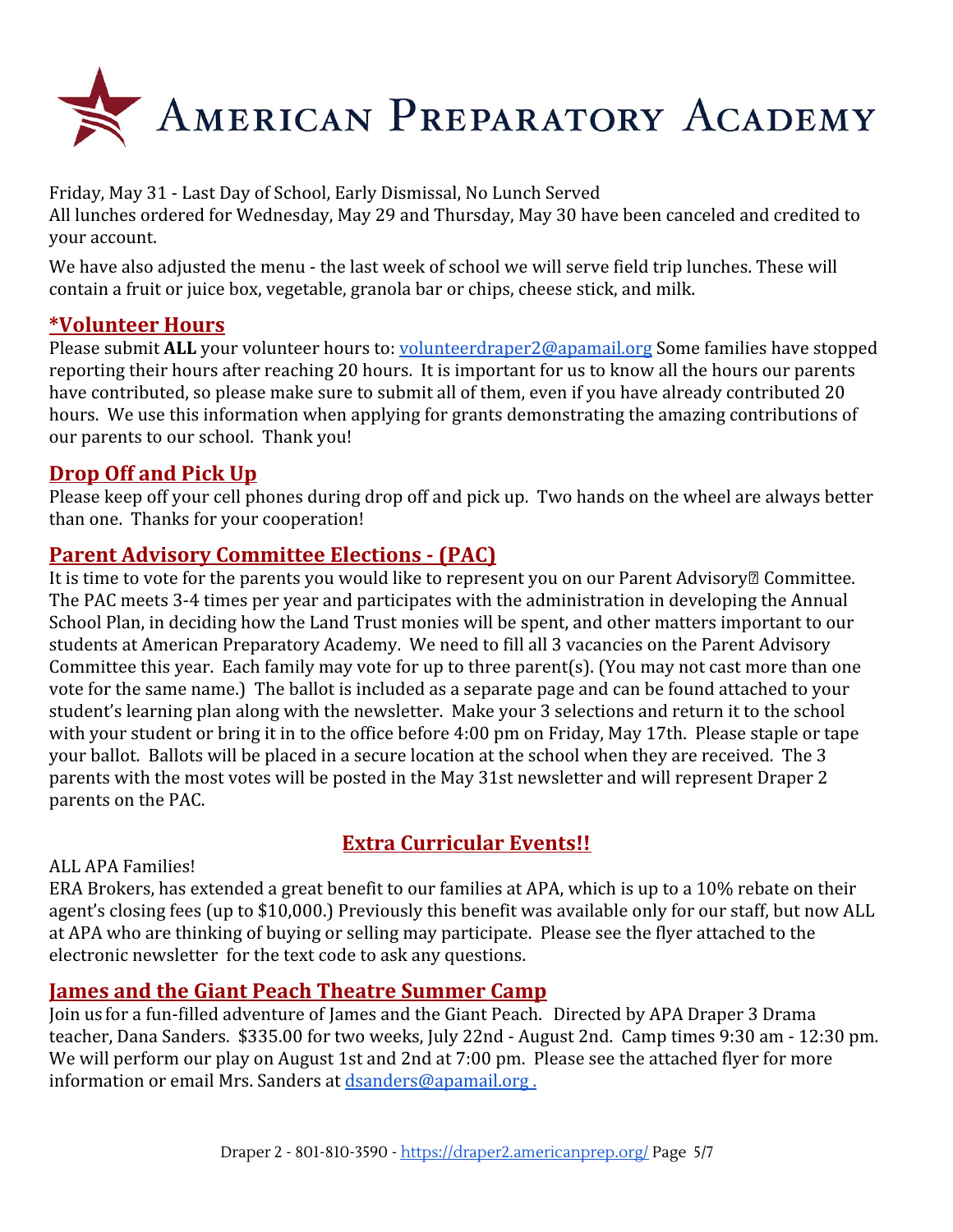

#### **Sing! Utah Vocal Competition**

Do you have a passion for singing? Have fun, while putting your vocal skills to the test, at the 2019 "Sing! Utah" State Vocal Competition. There are 3 age divisions: ages 4-8, ages 9-13, and 14 and up. The final round will be a concert where the top singers will have the opportunity to sing with a live band, in front of an audience. The purpose of this competition is to teach students about the professional performing arts industries, as well as how to be supportive and encouraging of others in a competitive environment. Video auditions are due on Saturday, June 20th, 2019. [Click here for additional information.](https://draper3.americanprep.org/wp-content/uploads/sites/276/2019/04/Sing-Utah-2019-Vocal-Comp-Poster.jpg)

#### **COED Youth Skills Basketball Camp!**

Our High School Lady Eagles Basketball coach (Coach Dan Baldwin) is holding a basketball camp for all APA boys and girls grades 1st through 8th. Coach Dan won Region Coach of the Year this last year so come and join in! Please see attached flyer for all the details.

#### **Love & Logic**

#### **"The Best Gift for a Teacher"**

 Centuries ago, I presume, a tradition developed whereby parents felt compelled to provide a tangible expression of their gratitude toward teachers. The original motivations for this tradition are unclear. Some may have been prompted by genuine appreciation; others may have been spurred by guilt and attempts to atone for the unruly classroom conduct of their children; some may have darker motivations where it was hoped a small payoff would "grease the wheels" a bit toward a better grade for their child.

While I'm sure that most educators truly appreciate the gesture, I'm not sure how many apples an average person can eat. I wonder how many of those cute little picture frames, paper weights, plaques, and other cute thingies eventually get re-gifted.

 Of course, all of us dedicated educators want to be appreciated for our hard work, long hours, and willingness to be exposed to every germ known to humankind. It's nice to be appreciated for the fact that we choose to love kids even when they behave badly and produce noxious fumes. It's great to be appreciated for the fact that we take classrooms full of kids with different needs, abilities, behaviors, and troubles and turn them into high-powered learning teams.

#### **Great teachers are amazing!**

 The best gift we can give them involves our own parenting. The most wonderful display of our appreciation is to send them students truly ready to be respectful, responsible, and eager to learn. No doubt this gift also benefits our children, who will rise to the top when equipped with such character attributes.

Listed below are just a few things you can do:

\*\*Make sure that your kids overhear you saying positive things about their school and their teachers. \*\*Ensure that they are doing chores without reminders at home, so that they know how to do assignments without reminders at school.

\*\*Allow very little time with technology, including video games, texting, surfing the web, watching videos, television, etc. These activities make it more difficult for our children to remain calm and content at school.

\*\*Have family meals together, where you enjoy each other and talk about all of the things you've learned during the day.